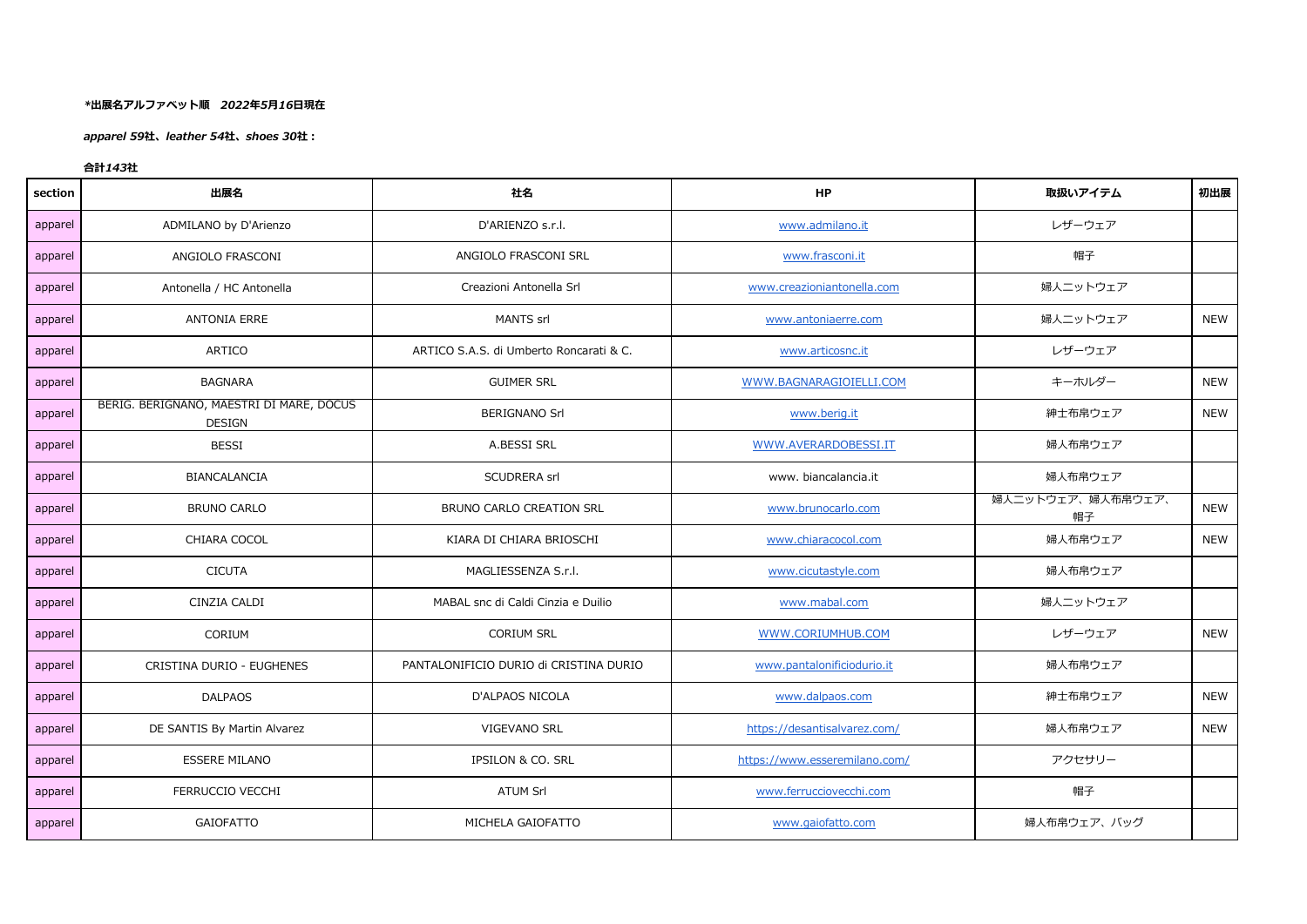| apparel | <b>GALLIA</b>                | CONFEZIONI GALLIA SRL                           | https://www.gallia.it/     | 紳士シャツ            |            |
|---------|------------------------------|-------------------------------------------------|----------------------------|------------------|------------|
| apparel | GI'N'GI                      | GI DI GINEVRA SARTI                             | WWW.GINGI.IT               | 帽子               |            |
| apparel | <b>GOODMATCH</b>             | GOOD MATCH di Bocchi Giulia & Orsola & C. SAS   | www.goodmatch.it           | 婦人布帛ウェア          | <b>NEW</b> |
| apparel | HAND CASHMERE                | Global Line Srl                                 | www.globallinesrl.com      | 婦人ニットウェア         |            |
| apparel | HATS AND DREAMS              | CAPPELLIFICIO VECCHI DI VECCHI MAURILIO & C SAS | www.vecchi.it              | 帽子               |            |
| apparel | <b>KASH CASHMERE</b>         | M.K. FASHION ITALY SRL                          | www.kash.it                | 婦人ニットウェア         |            |
| apparel | KV MILANO                    | ENJOY ITALIA s.r.l.                             | www.enjoyitalia.it         | レザーウェア           |            |
| apparel | LANDI                        | LANDI CONFEZIONI SRL                            | WWW.LANDIFANCY.IT          | 婦人重衣料            |            |
| apparel | LISA CONTE'                  | <b>EXPLOIT SRL</b>                              | https://www.lisaconte.com/ | 婦人布帛ウェア、アクセサリー   |            |
| apparel | LORENA BENATTI               | STAMBECCO srl                                   | www.lorenabeatti.it        | 婦人布帛ウェア          |            |
| apparel | LUCA LARENZA                 | <b>LVLA SRLS</b>                                | www.lucalarenza.com        | 紳士ニットウェア         | <b>NEW</b> |
| apparel | <b>MABEL</b>                 | TEKNOMABEL srl                                  | www.mabelsrl.it            | アクセサリー           |            |
| apparel | ML MarcoLami                 | NEWBRAND SRLS                                   | www.marcolami.com          | 婦人ニットウェア         | <b>NEW</b> |
| apparel | MONTEREGGI point             | CONFEZIONI ORFATTI SRL                          | www.orfatti.it             | 婦人重衣料、レザーウェア     |            |
| apparel | MUSETTI                      | MAGLIFICIO MUSETTI SNC                          | Www.musetti.eu             | 婦人ニットウェア         |            |
| apparel | MY LAB                       | MY LAB                                          | www.venividivici75.com     | ストール             |            |
| apparel | OF HANDMADE - MADE IN ITALY  | <b>BACKUP SRLS</b>                              | WWW.OFHANDMADE.COM         | 婦人ニットウェア、アクセサリー  | <b>NEW</b> |
| apparel | PIERO MORETTI                | MORETTI MODA SRL                                | www.pieromoretti.it        | 婦人布帛ウェア          |            |
| apparel | PIERRE MANTOUX               | PIERRE MANTOUX SRL                              | www.pierremantoux.com      | レッグウェア           |            |
| apparel | POUR MOI                     | POUR MOI SRLS                                   | https://www.pourmoi.it/    | 婦人布帛ウェア          |            |
| apparel | RAZZANTI UOMO                | PRICOH'S srl                                    | www.pricohs.it             | 紳士ニットウェア         | <b>NEW</b> |
| apparel | Regina Schrecker             | Himatex Srl sb                                  | www.reginashrecker.it      | 婦人ニットウェア、婦人布帛ウェア |            |
| apparel | ROCCO RAGNI BOTTEGA PERUGINA | ROCCO RAGNI SRL                                 | www.roccoragni.it          | 婦人布帛ウェア          |            |
| apparel | ROSSO35                      | SILKY SRL                                       | www.rosso35.com            | 婦人布帛ウェア          |            |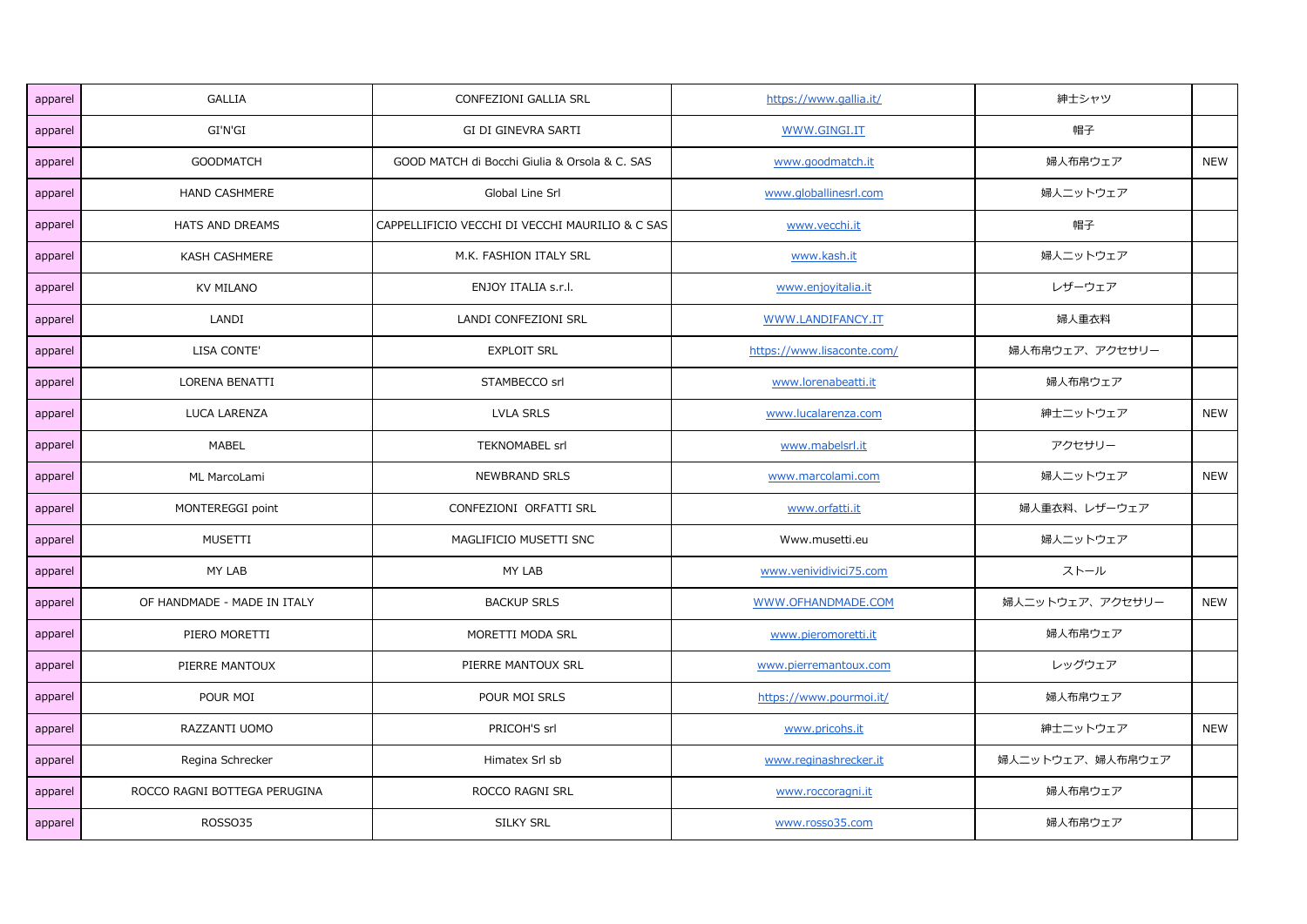| apparel | SANNINO                                | AEQUUS Srl                                | www.camiceriasannino.com           | 紳士シャツ                    | <b>NEW</b> |
|---------|----------------------------------------|-------------------------------------------|------------------------------------|--------------------------|------------|
| apparel | SERA FINE SILK                         | SFS srl                                   | www.serafinesilk.com               | ストール、ポケットチーフ、サスペン<br>ダー、 | <b>NEW</b> |
| apparel | SMARGIASSO - The Italian Mood          | PROTOFLASH Concept Store s.r.l            | www.smargiasso.com                 | ネクタイ用アクセサリー              | <b>NEW</b> |
| apparel | SOUVENIR - CENTERGROSS BOLOGNA         | SOUVENIR CLUBBING SRL                     | https://www.souvenirclubbing.net/  | 婦人布帛ウェア                  |            |
| apparel | SPAZZUK                                | SPAZZUK di Peri Alessandra                | www.spazzuk.com                    | 婦人布帛ウェア                  |            |
| apparel | <b>SUPREMA</b>                         | SUPREMA SRL                               | supremalab.com                     | レザーウェア                   |            |
| apparel | TAKESHY KUROSAWA - CENTERGROSS BOLOGNA | <b>LANG SRL</b>                           | https://www.takeshykurosawa.com/   | 紳士布帛ウェア                  |            |
| apparel | TELA Nº - CENTERGROSS BOLOGNA          | <b>ITALMADE SRL</b>                       | https://www.tela-n.com/            | 紳士布帛ウェア                  |            |
| apparel | TESSIL-NOVEX / NARCISO PIGOZZO         | TESSIL-NOVEX SRL                          | www.tessilnovex.it                 | ストール                     |            |
| apparel | TRAVERSI - MAGLIFICIO TG               | MAGLIFICIO T.G. snc                       | maglificiotg.com                   | 婦人ニットウェア、紳士ニットウェア        | <b>NEW</b> |
| apparel | <b>TULSI</b>                           | <b>TULSI SRL</b>                          | www.tulsi-italy.com                | アクセサリー                   |            |
| apparel | <b>VEZZO</b>                           | <b>VEZZO SRL</b>                          | http://www.vezzoitalia.it/         | 婦人布帛ウェア                  |            |
| apparel | VIZIO                                  | MANIFATTURA FERMANA SRL                   | www.viziocollezione.it             | 帽子                       |            |
| apparel | VLT'S by VALENTINA'S                   | DANI CONFEZIONI SPA                       | www.valentinas.it                  | 婦人シャツ                    |            |
| apparel | WHYCI YC MILANO                        | LT.BO SRL                                 | https://whyci.it/                  | 婦人布帛ウェア                  |            |
| leather | ADG Artigiano del Guanto®              | L'ARTIGIANO DEL GUANTO SRL                | https://www.artigianodelguanto.com | グローブ                     |            |
| leather | AGATA NOVIA                            | <b>AGATA HANDBAGS SRL</b>                 | https://it.agatahandbags.com/      | バッグ                      |            |
| leather | <b>ALMA TONUTTI</b>                    | ALMA TONUTTI DI VICARIO FABIO & C. S.A.S. | https://www.almatonutti.it/        | バッグ                      |            |
| leather | Andrea Cardone Italia                  | ANDREA CARDONE SRL                        | www.andreacardone.shop             | バッグ                      |            |
| leather | anita bilardi                          | ALGUI SRL                                 | WWW.ANITABILARDI.COM               | バッグ                      |            |
| leather | ARRON                                  | <b>ARRON SRL</b>                          | www.arron.it                       | ベルト                      |            |
| leather | Athison by Manifattura di Domodossola  | MANIFATTURA DOMODOSSOLA SPA               | www.athison.com                    | ベルト                      |            |
| leather | <b>AUTORE</b>                          | <b>GEAN PELLETTERIE SRL</b>               | www.autore1902.com                 | バッグ                      |            |
| leather | Baiadera - I dipinti                   | SUPINO SRL                                | www.baiadera.com                   | バッグ                      |            |
|         |                                        |                                           |                                    |                          |            |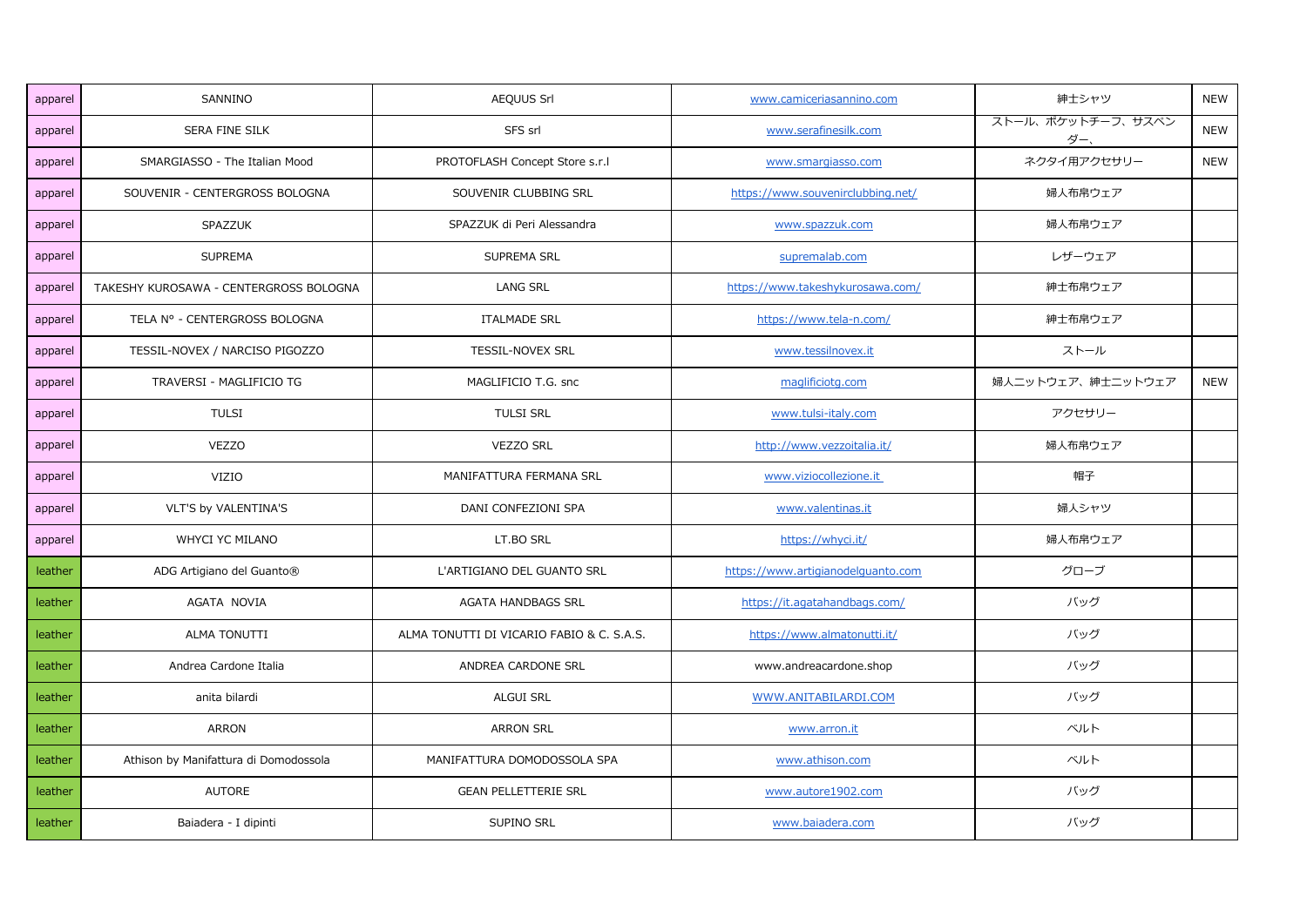| leather | <b>BIAGINI</b>             | <b>ANTONY GROUP SRL</b>        | www.biagini1968.com                          | バッグ、ベルト、財布 |            |
|---------|----------------------------|--------------------------------|----------------------------------------------|------------|------------|
| leather | BOLDRINI SELLERIA DAL 1955 | BOLDRINI SELLERIA S.R.L.       | www.boldriniselleria.com                     | レザー小物      |            |
| leather | <b>BRUCLE</b>              | <b>BRUCLE SRL</b>              | brucleshop.com                               | ベルト        |            |
| leather | <b>BUTI</b>                | <b>BUTI SRL</b>                | www.butipelletterie.com                      | バッグ        |            |
| leather | CATERINA BERTINI           | MICHELE E GIOVANNI BERTINI SNC | www.caterinabertini.it                       | バッグ、帽子     |            |
| leather | CHRISTIAN VILLA            | POP CORN MILANO SRL            | www.christianvilla.it                        | バッグ        |            |
| leather | CIRO ESPOSITO              | CINTURIFICIO SA.GA.SAS         | WWW.ESPOSITOBELTS.IT                         | ベルト        |            |
| leather | <b>CLAUDIA FIRENZE</b>     | PELLETTERIE CLAUDIA SRL        | www.claudiafirenze.com                       | バッグ        |            |
| leather | CON TE                     | CON TE SRL                     | www.delcontebags.com                         | バッグ        |            |
| leather | CorrealeGloves             | <b>CORREALEGLOVES SRL</b>      | www.correalegloves.it                        | グローブ       |            |
| leather | DEL CONTE                  | DEL CONTE SRL                  | www.delcontebags.com                         | バッグ        |            |
| leather | ebarrito                   | <b>EBARRITO SRL</b>            | www.ebarrito.com                             | バッグ        |            |
| leather | Elena Kihlman              | ELENA KIHLMAN                  | https://www.elenakihlman.com                 | バッグ        | <b>NEW</b> |
| leather | GASPINO                    | <b>GASPCOM SRL</b>             | www.gaspino.com                              | バッグ        |            |
| leather | <b>GIORGIA MILANI</b>      | PROGETTO STILE SRL             | WWW.GIORGIAMILANI.COM                        | バッグ        |            |
| leather | Innuè                      | Di&Di company                  | https://www.innue.it/                        | バッグ        |            |
| leather | Iuri                       | IURI DI JURE STROPNIK          | Iurionline.com                               | バッグ        | <b>NEW</b> |
| leather | LA VIA FIRENZE             | LO STILE SRL                   | www.laviafirenze.com                         | バッグ        | <b>NEW</b> |
| leather | laboratorio mariucci       | LABORATORIO MARIUCCI SRL       | www.laboratoriomariucci.com                  | バッグ、レザー小物  | <b>NEW</b> |
| leather | LANZETTI                   | <b>LEXIAPEL SRL</b>            | www.lexiapel,.it                             | バッグ        |            |
| leather | Leather Country            | L&C                            | https://www.leathercountrybags.com/index.cfm | バッグ        | <b>NEW</b> |
| leather | LORISTELLA                 | SARA S.R.L.                    | https://www.loristella.com/it/               | バッグ        |            |
| leather | MADREPERLA                 | <b>BEGGIN EMANUELE</b>         | www.begginfurs.it                            | バッグ        |            |
| leather | MAFFEI                     | LVM SRL.                       | www.maffeibags.com                           | バッグ        | <b>NEW</b> |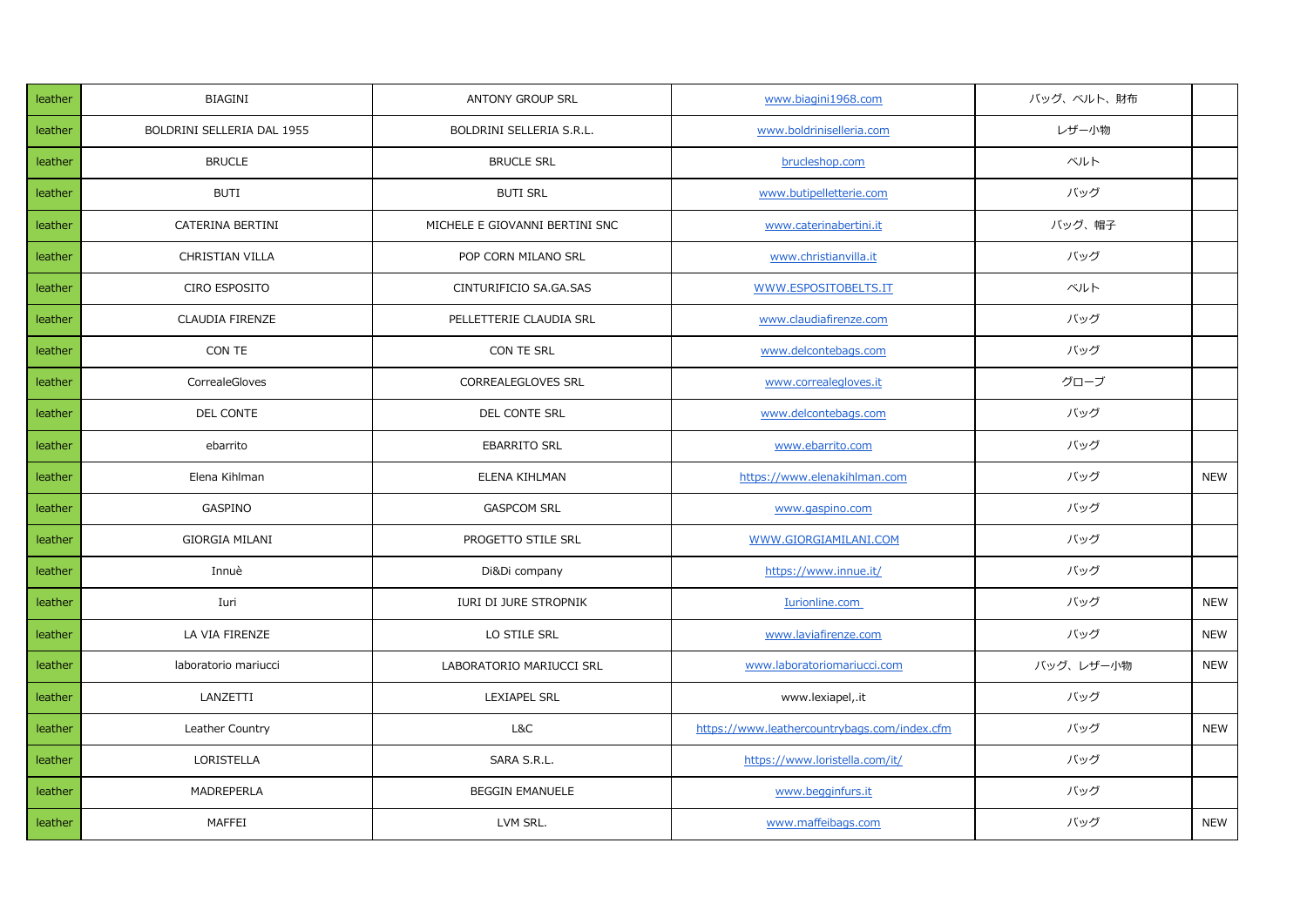| leather | Maison Dressage                                   | MDCS DI MATTEO DAZZO                           | maisondressage.com              | バッグ、チョーカー、ネックレス、ハーネ<br>ス |            |
|---------|---------------------------------------------------|------------------------------------------------|---------------------------------|--------------------------|------------|
| leather | <b>MAJO</b>                                       | SOLEA S.R.L.                                   | www.majolab.com                 | バッグ、ベルト、ミニバッグ            |            |
| leather | MANUELA FIRENZE - ANDREA GRECO - SANTA<br>TRINITA | SANTA TRINITA DI NICOLO GRECO                  | WWW.BELTMANIA.IT                | ベルト、バッグ                  |            |
| leather | Marant Bags                                       | MARANT S.R.L.                                  | Www.pelletteriamarant.com       | レザー小物                    |            |
| leather | MARCO MASI                                        | JAMAICA 2020 SRL                               | marcomasi.it                    | バッグ                      |            |
| leather | MAURIZIO TAIUTI                                   | ANGIE SRL                                      | www.maurizio-taiuti.it          | バッグ                      |            |
| leather | <b>MM33</b>                                       | MM33 DI BRUNELLA MAGRINI                       | www.mm33.it                     | バッグ                      | <b>NEW</b> |
| leather | MY BEST BAG                                       | <b>F.B GROUP SRL</b>                           | https://www.florence-bags.com/  | バッグ                      |            |
| leather | Patrizia Milani - MIA16                           | MIA16 SRL                                      | www.mia16.com                   | バッグ                      | <b>NEW</b> |
| leather | Pelletteria Veneta                                | <b>VENETA SRL</b>                              | pelletteriaveneta.com           | バッグ                      |            |
| leather | Peroni Firenze                                    | FRATELLI PERONI SNC DI PERONI PIERO E MAURIZIO | www.peronifirenze.com           | レザー小物、バッグ、ビジネスバッグ        |            |
| leather | POST & CO                                         | ART MODA SRL                                   | www.postandco.it                | ベルト、バッグ                  | NEW        |
| leather | PUNTOVITA&ARSENICE                                | PUNTOVITA&ARSENICE DI ONORATO FRANCESCO        | WWW.PUNTOVITAEARSENICE.COM      | ベルト                      |            |
| leather | Quitto, Q.IT                                      | <b>WUDAWU SRL</b>                              | https://www.quittobags.com/     | バッグ                      | <b>NEW</b> |
| leather | RIPANI                                            | RIPANI ITALIANA PELLETTERIE SRL SB             | www.ripani.com                  | バッグ                      |            |
| leather | Roberta Gandolfi                                  | ROBERTA GANDOLFI SRL                           | www.robertagandolfi.com         | バッグ                      |            |
| leather | ROBERTA PRANI                                     | OFFICINARTIGIANA SRL                           | OFFICINARTIGIANA.COM            | バッグ                      |            |
| leather | ROBERTO PANCANI                                   | ROBERTO PANCANI SRL                            | www.robertopancani.it           | バッグ                      |            |
| leather | ROSSI                                             | BRUNO ROSSI BAGS SRL                           | www.brunorossibags.it           | バッグ                      |            |
| leather | studio ROG Srl                                    | STUDIO ROG SRL                                 | www.studiorog.it / laninarog.it | バッグ                      | <b>NEW</b> |
| leather | Visona'                                           | PLINIO VISONÀ SRL                              | www.pliniovisona.com            | バッグ                      |            |
| shoes   | ARTIOLI                                           | CALZATURIFICIO STAR S.P.A.                     | www.artioli.com                 | 紳士靴                      | <b>NEW</b> |
| shoes   | Asiana                                            | ASIANA S.r.l.                                  | www.asianasrl.com               | 紳士靴                      |            |
| shoes   | BOEMOS - MOS                                      | BOEMOS INDISTRIA CALZATURE SPA                 | www.boemos.it                   | 紳士靴                      |            |
|         |                                                   |                                                |                                 |                          |            |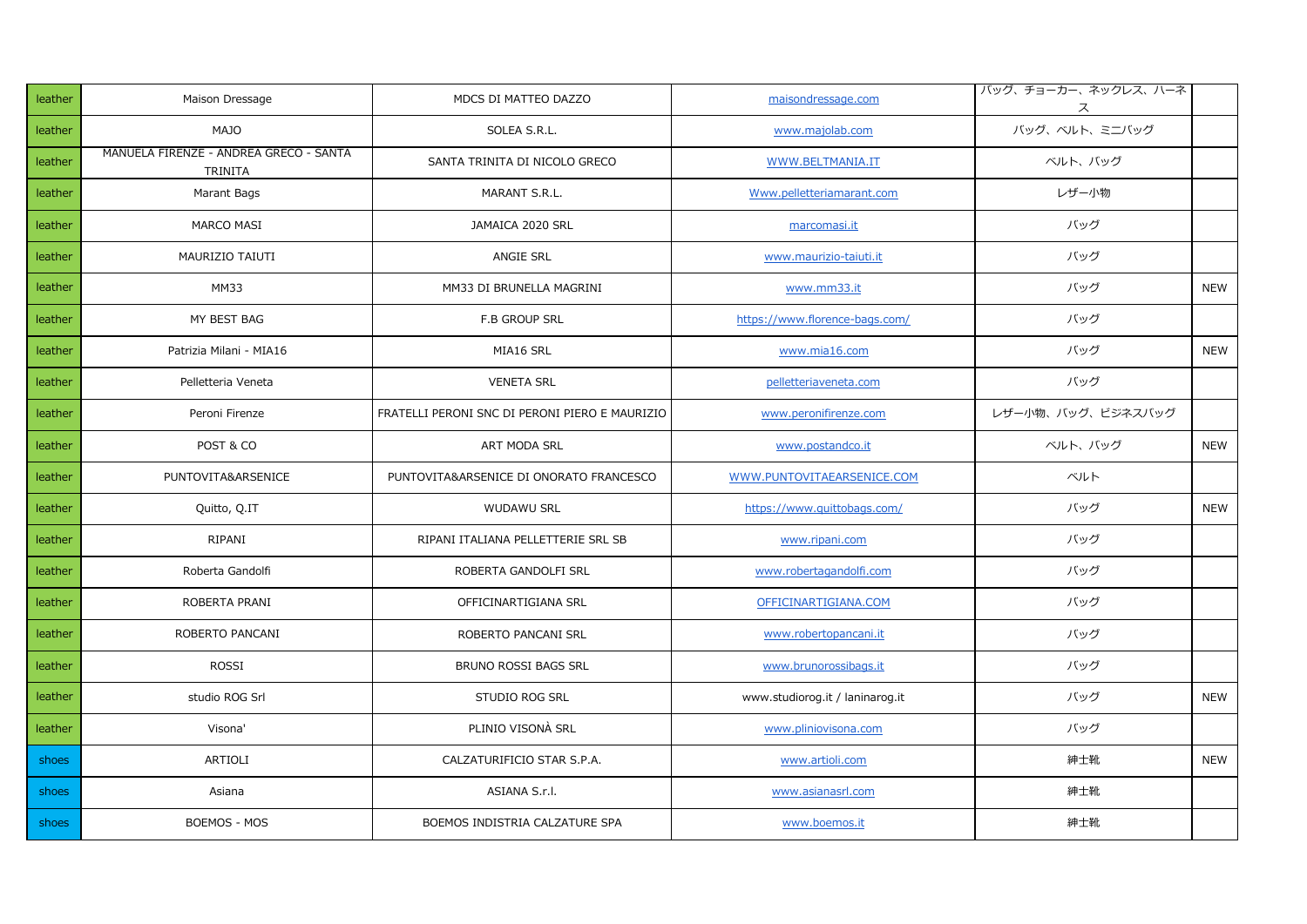| shoes | <b>BRADOR</b>                            | EUROTOP & BRADOR SRL                | www.brador.it                 | 婦人靴     |            |
|-------|------------------------------------------|-------------------------------------|-------------------------------|---------|------------|
| shoes | <b>Brecos</b>                            | CALZATURIFICIO TOGI srl             | www.scarpebrecos.it           | 紳士靴、婦人靴 |            |
| shoes | CALPIERRE                                | <b>CALPIERRE SRL</b>                | www.calpierre.it              | 紳士靴     |            |
| shoes | <b>CARMENS</b>                           | CALZATURIFICIO CARMENS SPA          | www.carmens.it                | 婦人靴     |            |
| shoes | CERUTTI - BIOLEI LOW ENVIROMENTAL IMPACT | CERUTTI SRL CALZATURIFICIO          | www.calzaturificiocerutti.com | 婦人靴     |            |
| shoes | CORSO ROMA, 9                            | MAURIZIO CORRIERI                   | WWW.CORSOROMA9.COM            | 婦人靴     |            |
| shoes | CRISTINA MILLOTTI                        | CRISTINA MILLOTTI srl               | www.cristinamillotti.it       | 婦人靴     |            |
| shoes | DI FRANCO - RAFFALE D'AMELIO             | <b>DUEDI' SRL</b>                   | WWW.DUEDISHOES.COM            | 紳士靴     |            |
| shoes | Fabiano Ricci                            | RICCI srl                           | www.rfrfabianoricci.it        | 紳士靴     |            |
| shoes | Giulia P.                                | EUROPEAN COMFORT srl                | www.europeancomfort.it        | 婦人靴     |            |
| shoes | <b>GRÜNLAND</b>                          | FRATELLI BERDIN SRL                 | www.grunland.com              | 婦人靴     |            |
| shoes | <b>IMAC</b>                              | <b>IMAC SPA</b>                     | www.imacspa.com               | 紳士靴、婦人靴 |            |
| shoes | Le Mémoire                               | LE MÉMOIRE Srl                      | www.lememoire.it              | 婦人靴     | <b>NEW</b> |
| shoes | LEMARGO                                  | SAINT FERRY SRL                     | lemargo.it                    | 婦人靴     |            |
| shoes | LG Luca Grossi                           | CALZATURIFICIO LUCA GROSSI SRL      | WWW.LUCAGROSSI.IT             | 婦人靴     |            |
| shoes | MAIMAI                                   | CALZATURIFICIO EMMEGIEMME SHOES srl | www.maimai.it                 | 婦人靴     |            |
| shoes | MANOVIE TOSCANE - MAN.TO                 | PAOLO PAPINI SNC                    | www.manovietoscane.it         | 婦人靴     |            |
| shoes | MARCO SALANI                             | THEOREMA SRL                        | www.marcosalani.com           | 婦人靴     |            |
| shoes | NAPOLEONI                                | CALZATURIFICIO NAPOLEONI SRL        | www.napoleoni.it              | 婦人靴     |            |
| shoes | OL JIMMY shoes (Made in Italy)           | OL JIMMY shoes SRL                  | oljimmy.shop                  | 婦人靴     | <b>NEW</b> |
| shoes | <b>PASCUCCI</b>                          | MAESTRO SHOES S.R.L.                | www.pasc.it                   | 婦人靴     |            |
| shoes | Play One                                 | <b>BASIC</b> srl                    | www.playone.it                | 紳士靴     | <b>NEW</b> |
| shoes | <b>REDCREATYVE</b>                       | REDCREATYVE S.R.L.                  | no                            | 婦人靴     | <b>NEW</b> |
| shoes | Status Enrico Nunziati                   | STATUS srl                          | www.calzaturificiostatus.it   | 婦人靴     |            |
|       |                                          |                                     |                               |         |            |